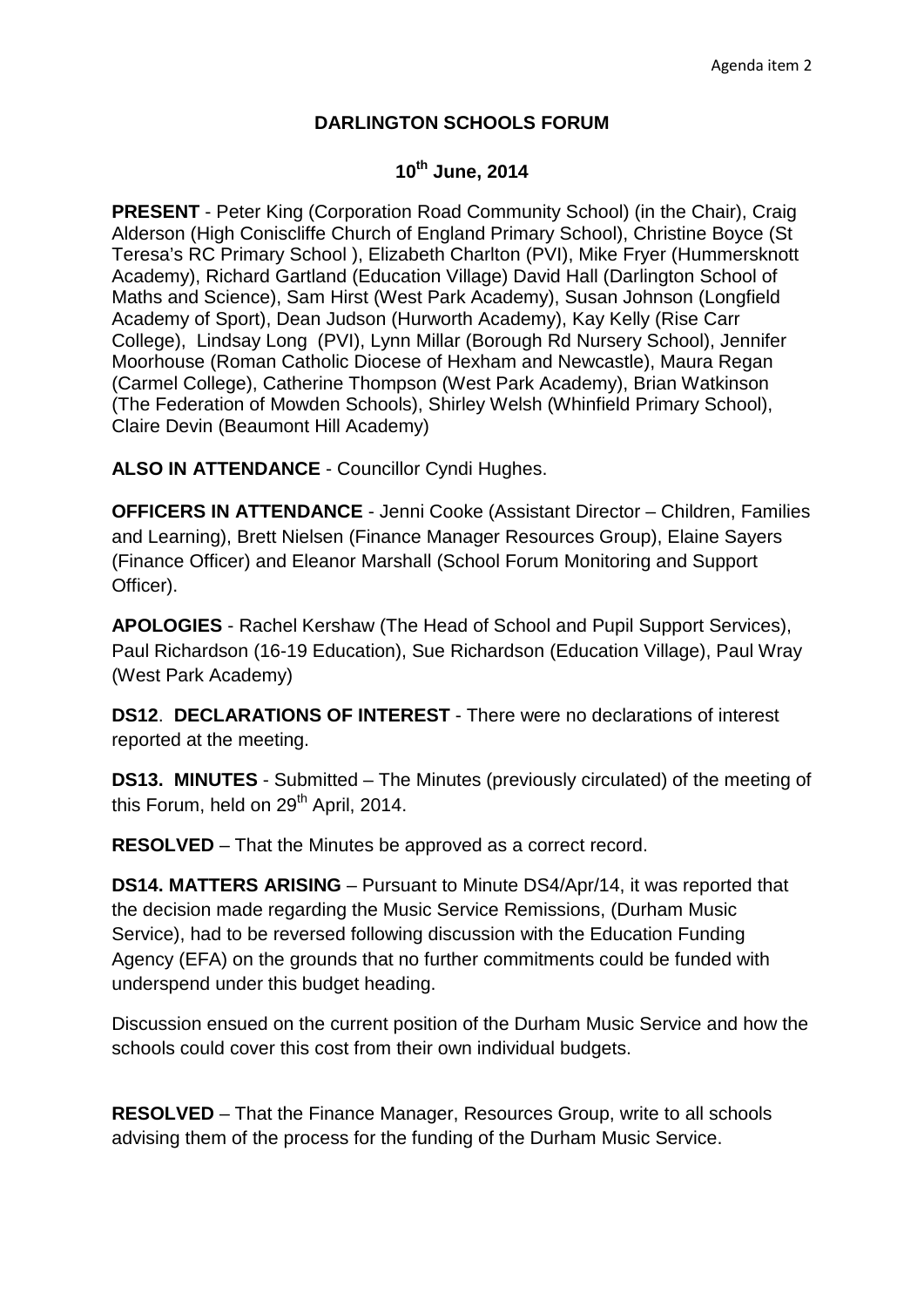**DS15. EARLY YEARS EDUCATION** – The Finance Manager, Resources Group gave a verbal update to Members regarding the Early Years Education.

The Forum was advised that work undertaken by the School Forum Monitoring and Support Officer and the Early Years Practitioners was progressing and that areas of focus had included; hourly rate, flexible hours and quality payments.

Discussion ensued on the latest guidance from the EFA and its impact when setting of the funding formula for future years.

**RESOLVED** – It was agreed that a report be submitted at the October meeting of this Forum.

**DS16. BUDGET UPDATE 2013/14** – The Finance Manager, Resources Group submitted a report (previously circulated) updating the Schools Forum on the final 2013/14 budget position.

Discussion ensued on the implications of the EFA's guidelines, the changes to the 2013/14 budget as outlined in the submitted report and the consideration to be given when calculating the next year's funding formula.

**RESOLVED –** (a) That the final 2013/14 budget position and the regulations concerning distribution of funding, be noted.

(b) That the split of the underspend, as per paragraphs 10, 12, 14 and 16 of the submitted report, be approved.

(c) That the proposed use of an MFG exemption in the 2015/16 funding formula be approved.

**DS17. BUDGET UPDATE 2014/15** – The Finance Manager, Resources Group submitted a report (previously circulated) updating the Schools Forum on the 2014/15 Dedicated School Grant position.

The Finance Manager gave an update on the current year's budget as outlined in the submitted report, and highlighted to Members that the funding that had been allocated for the Durham Music Service would now need to go back into the unallocated fund after the decision from the EFA.

Discussion ensued on the high needs contingency for March Bank school and the overall underspend of the 2014/15 budget.

**RESOLVED –** (a) That approval be given to the previously allocated budget of £14,958 being added back into the unallocated budget.

(b) That approval be given to the £48,000 being moved from the High Needs contingency to cover the budget setting shortfall.

(c) That the distribution of the unallocated brought forward budget, be approved.